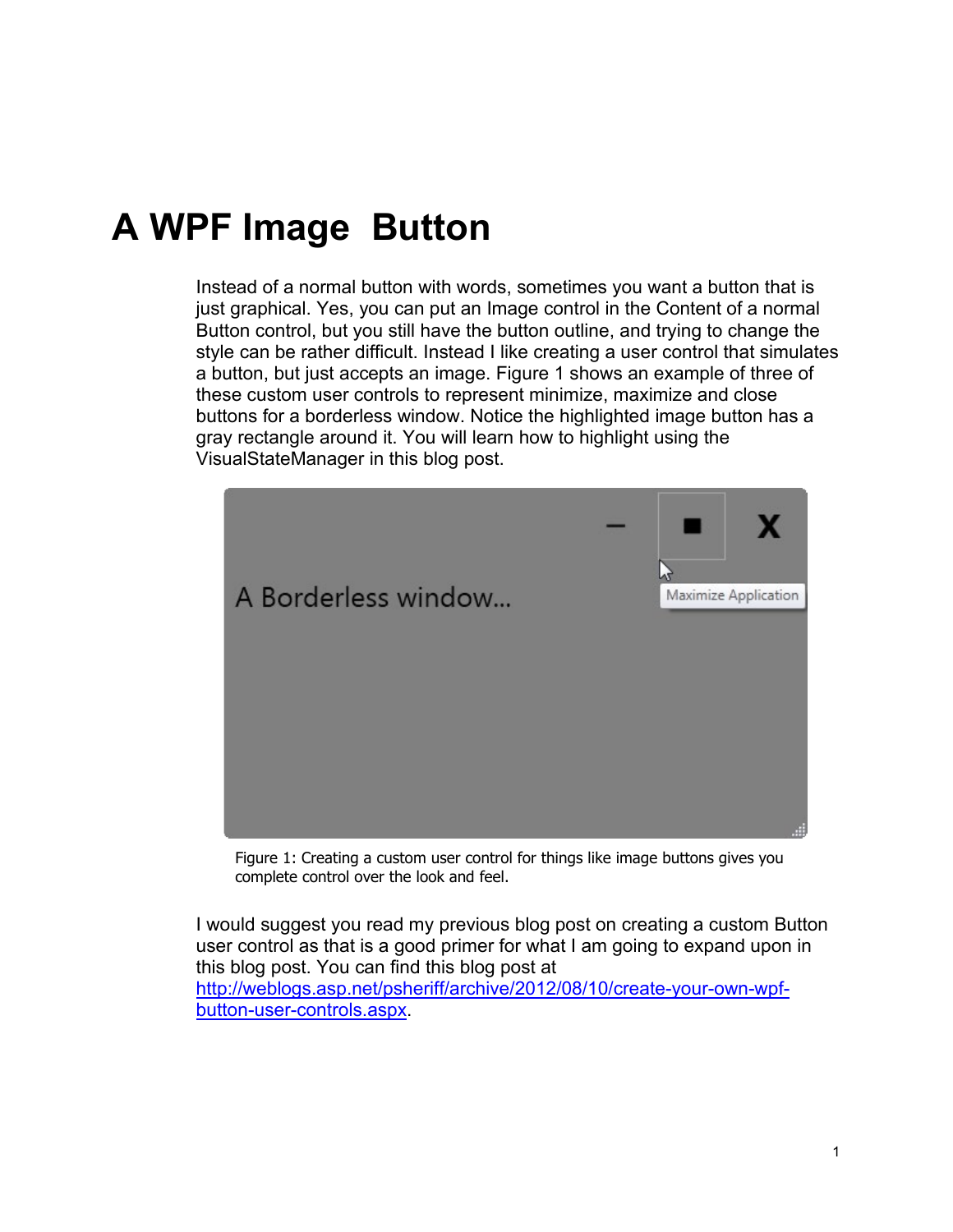### **The User Control**

The XAML for this image button user control contains just a few controls, plus a Visual State Manager. The basic outline of the user control is shown below:

```
<Border Grid.Row="0"
        Name="borMain"
        Style="{StaticResource pdsaButtonImageBorderStyle}"
        MouseEnter="borMain_MouseEnter"
        MouseLeave="borMain_MouseLeave"
        MouseLeftButtonDown="borMain_MouseLeftButtonDown">
  <VisualStateManager.VisualStateGroups>
  ... MORE XAML HERE ...
  </VisualStateManager.VisualStateGroups>
  <Image Style="{StaticResource pdsaButtonImageImageStyle}"
          Visibility="{Binding Path=Visibility}"
          Source="{Binding Path=ImageUri}"
          ToolTip="{Binding Path=ToolTip}" />
</Border>
```
There is a Border control named **borMain** and a single Image control in this user control. That is all that is needed to display the buttons shown in [Figure](#page-0-0)  [1.](#page-0-0) The definition for this user control is in a DLL named PDSA.WPF. The Style definitions for both the Border and the Image controls are contained in a resource dictionary names PDSAButtonStyles.xaml. Using a resource dictionary allows you to create a few different resource dictionaries, each with a different theme for the buttons.

## **The Visual State Manager**

To display the highlight around the button as your mouse moves over the control, you will need to add a Visual State Manager group. Two different states are needed; MouseEnter and MouseLeave. In the MouseEnter you create a ColorAnimation to modify the BorderBrush color of the Border control. You specify the color to animate as "DarkGray". You set the duration to less than a second. The TargetName of this storyboard is the name of the Border control "borMain" and since we are specifying a single color, you need to set the TargetProperty to "BorderBrush.Color". You do not need any storyboard for the MouseLeave state. Leaving this VisualState empty tells the Visual State Manager to put everything back the way it was before the MouseEnter event.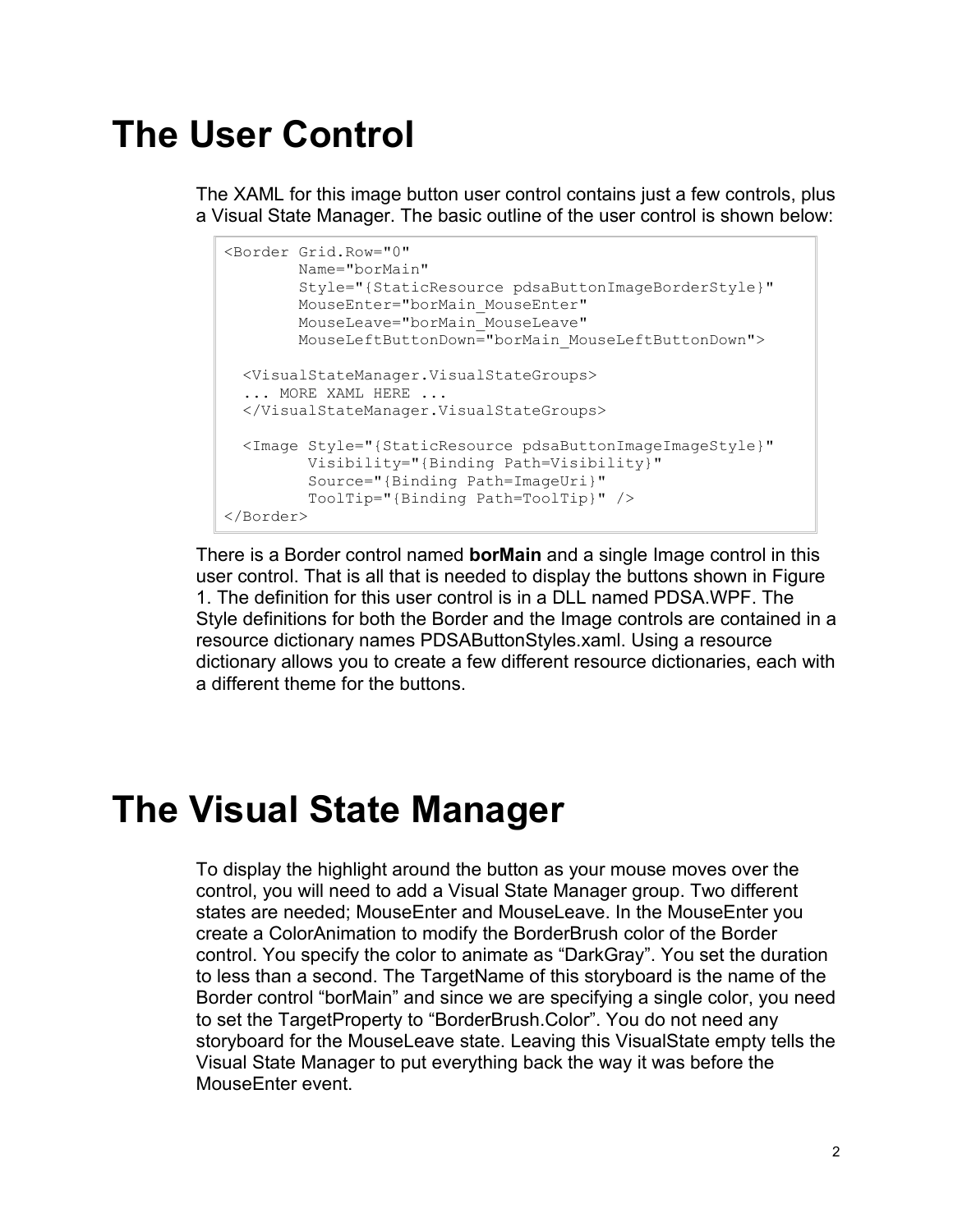```
<VisualStateManager.VisualStateGroups>
  <VisualStateGroup Name="MouseStates">
    <VisualState Name="MouseEnter">
      <Storyboard>
        <ColorAnimation 
            To="DarkGray"
            Duration="0:0:00.1"
             Storyboard.TargetName="borMain"
             Storyboard.TargetProperty="BorderBrush.Color" />
       </Storyboard>
    </VisualState>
    <VisualState Name="MouseLeave" />
  </VisualStateGroup>
</VisualStateManager.VisualStateGroups>
```
#### **Writing the Mouse Events**

To trigger the Visual State Manager to run its storyboard in response to the specified event, you need to respond to the MouseEnter event on the Border control. In the code behind for this event call the GoToElementState() method of the VisualStateManager class exposed by the user control. To this method you will pass in the target element ("borMain") and the state ("MouseEnter"). The VisualStateManager will then run the storyboard contained within the defined state in the XAML.

```
private void borMain MouseEnter(object sender,
MouseEventArgs e)
{
  VisualStateManager.GoToElementState(borMain,
     "MouseEnter", true);
}
```
You also need to respond to the MouseLeave event. In this event you call the VisualStateManager as well, but specify "MouseLeave" as the state to go to.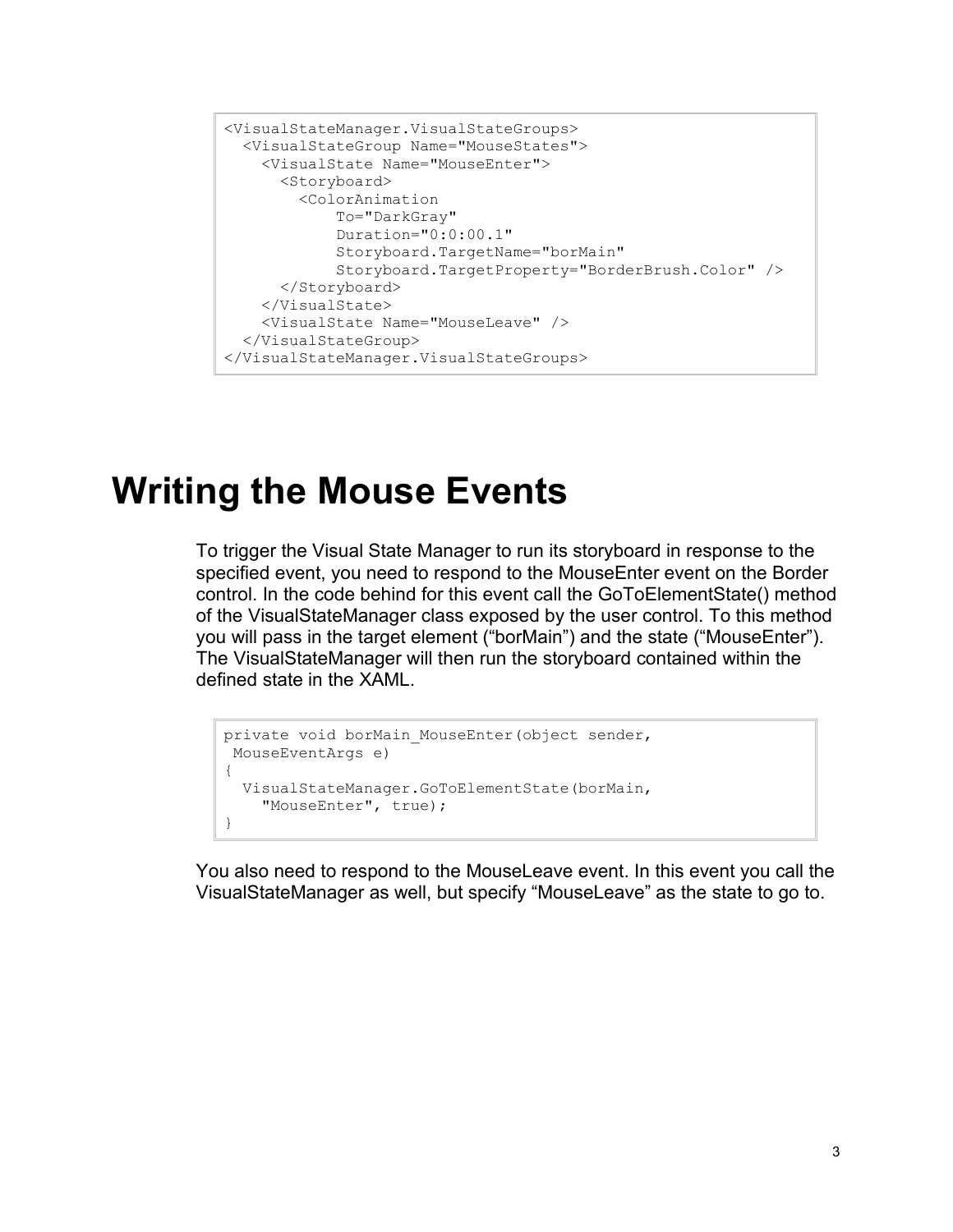```
private void borMain MouseLeave(object sender,
MouseEventArgs e)
{
  VisualStateManager.GoToElementState(borMain, 
    "MouseLeave", true);
}
```
## **The Resource Dictionary**

Below is the definition of the PDSAButtonStyles.xaml resource dictionary file contained in the PDSA.WPF DLL. This dictionary can be used as the default look and feel for any image button control you add to a window.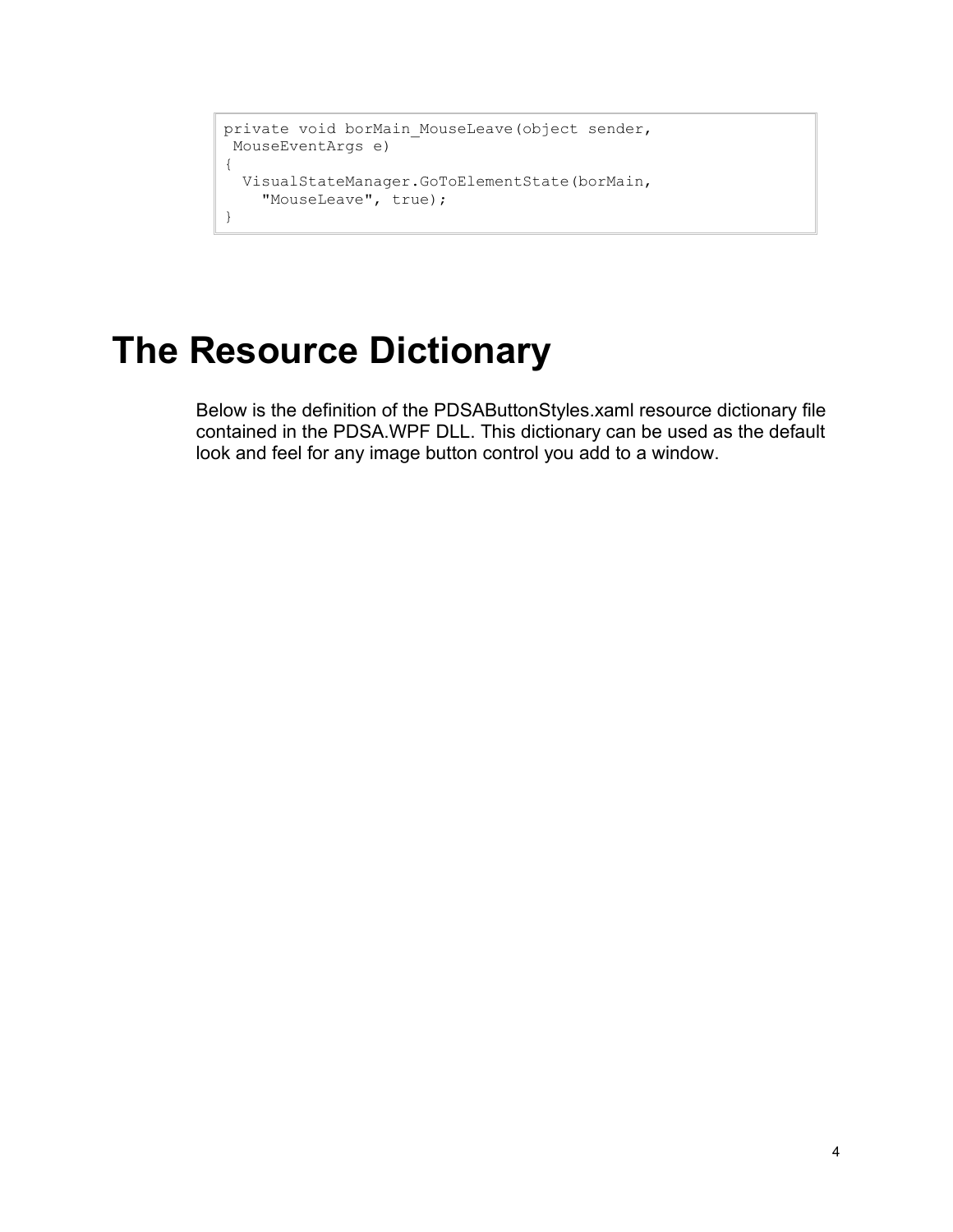```
<ResourceDictionary ... >
  <!-- ************************* -->
  <!-- ** Image Button Styles ** -->
 <!-- ************************* -->
  <!-- Image/Text Button Border -->
  <Style TargetType="Border"
         x:Key="pdsaButtonImageBorderStyle">
     <Setter Property="Margin"
            Value="4" />
     <Setter Property="Padding"
             Value="2" />
     <Setter Property="BorderBrush"
            Value="Transparent" />
     <Setter Property="BorderThickness"
            Value="1" />
     <Setter Property="VerticalAlignment"
            Value="Top" />
     <Setter Property="HorizontalAlignment"
            Value="Left" />
     <Setter Property="Background"
            Value="Transparent" />
  </Style>
  <!-- Image Button -->
   <Style TargetType="Image"
          x:Key="pdsaButtonImageImageStyle">
     <Setter Property="Width"
            Value="40" />
    <Setter Property="Margin"
            Value="6" />
    <Setter Property="VerticalAlignment"
            Value="Top" />
     <Setter Property="HorizontalAlignment"
             Value="Left" />
   </Style>
</ResourceDictionary>
```
#### **Using the Button Control**

Once you make a reference to the PDSA.WPF DLL from your WPF application you will see the "PDSAucButtonImage" control appear in your Toolbox. Drag and drop the button onto a Window or User Control in your application. I have not referenced the PDSAButtonStyles.xaml file within the control itself so you do need to add a reference to this resource dictionary somewhere in your application such as in the App.xaml.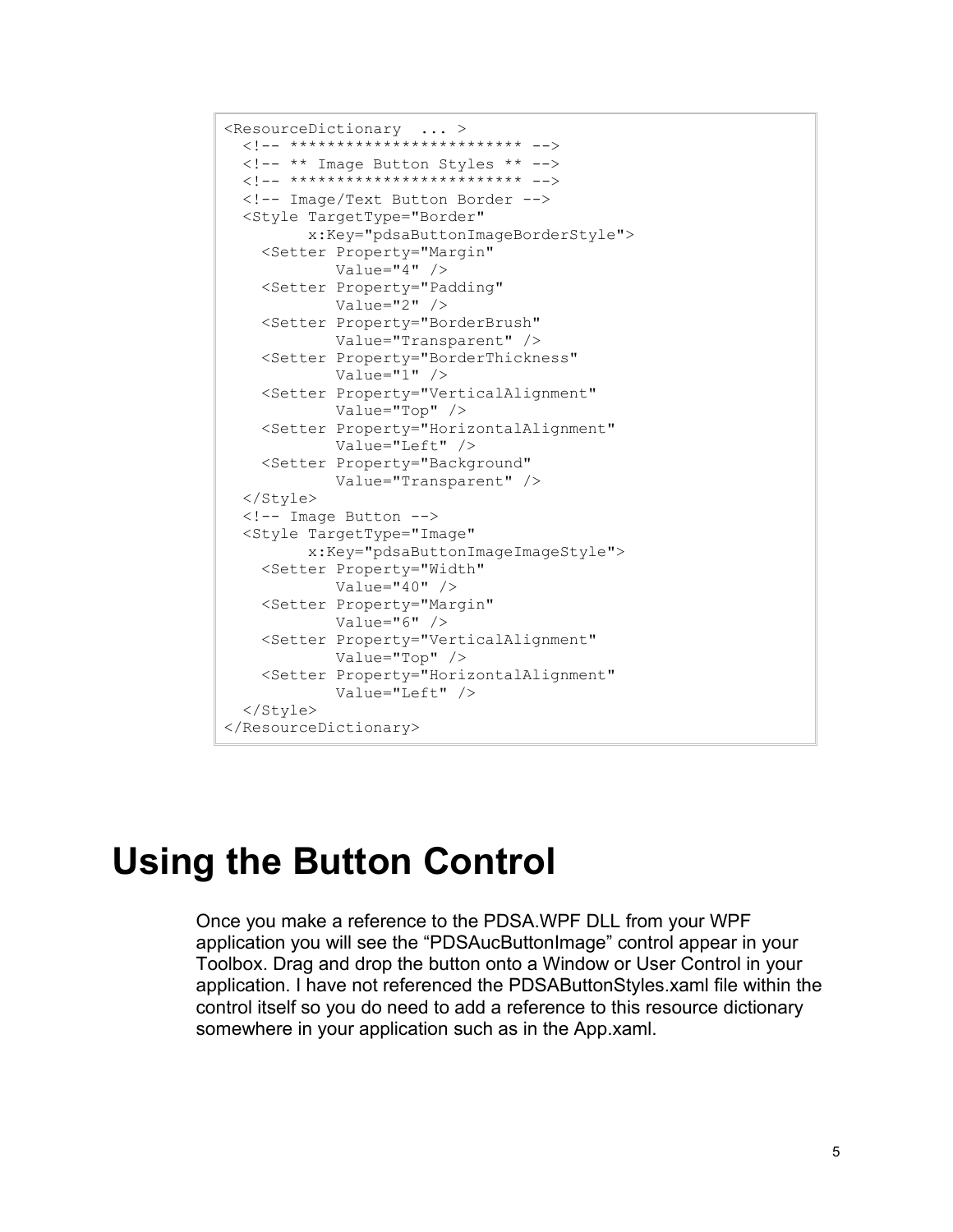```
<Application.Resources>
  <ResourceDictionary>
    <ResourceDictionary.MergedDictionaries>
      <ResourceDictionary 
        Source="/PDSA.WPF;component/PDSAButtonStyles.xaml" />
    </ResourceDictionary.MergedDictionaries>
  </ResourceDictionary>
</Application.Resources>
```
This will give your buttons a default look and feel unless you override that dictionary on a specific Window or User Control or on an individual button. After you have given a global style to your application and you drag your image button onto a window, the following will appear in your XAML window.

```
<my:PDSAucButtonImage ... />
```
There will be some other attributes set on the above XAML, but you simply need to set the x:Name, the ToolTip and ImageUri properties. You will also want to respond to the Click event procedure in order to associate an action with clicking on this button. In the sample code you download for this blog post you will find the declaration of the Minimize button to be the following:

```
<my:PDSAucButtonImage
       x:Name="btnMinimize"
       Click="btnMinimize_Click"
       ToolTip="Minimize Application"
        ImageUri="/PDSA.WPF;component/Images/Minus.png" />
```
The ImageUri property is a dependency property in the PDSAucButtonImage user control. The x:Name and the ToolTip we get for free. You have to create the Click event procedure yourself. This is also created in the PDSAucButtonImage user control as follows: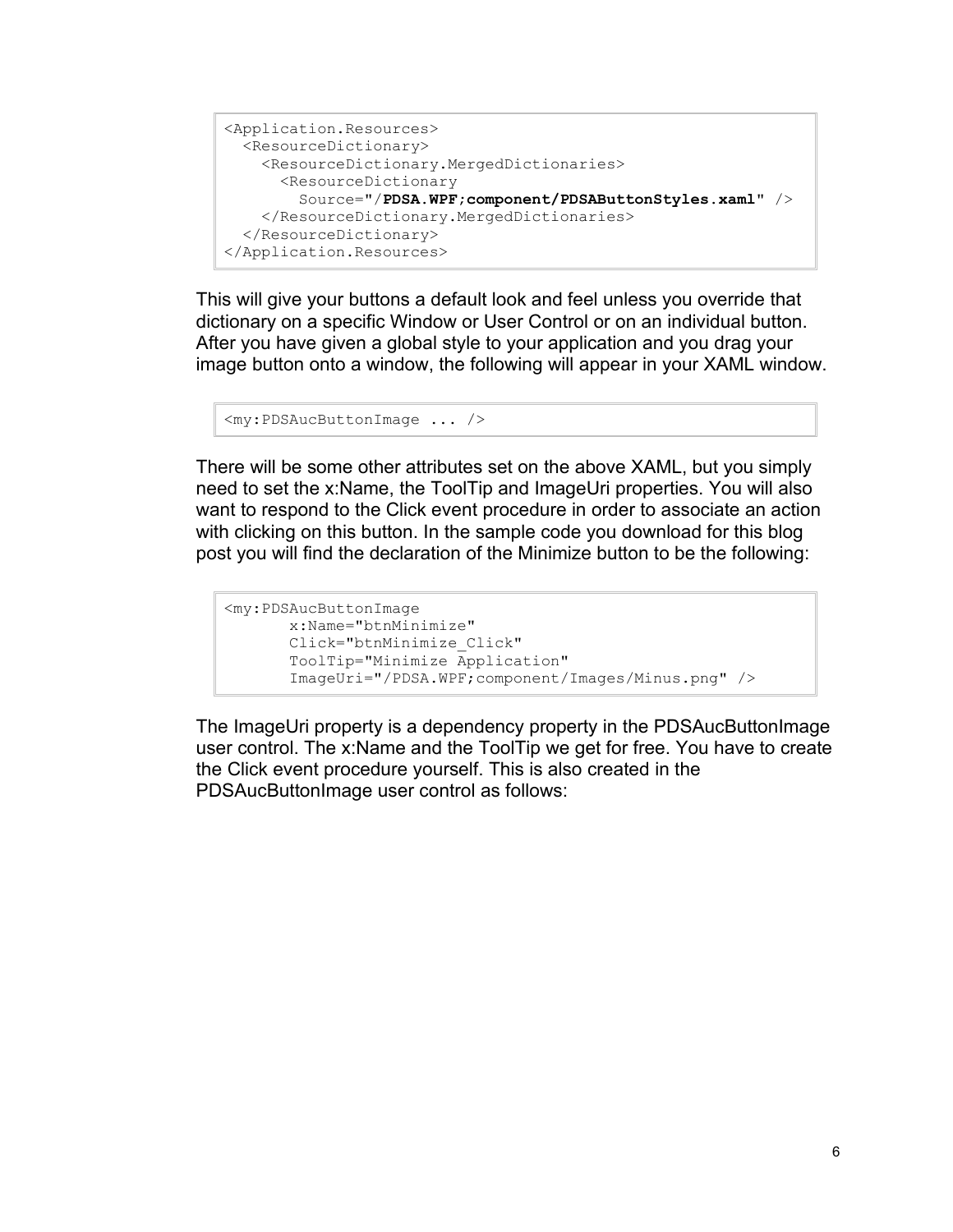```
private void borMain MouseLeftButtonDown(object sender,
MouseButtonEventArgs e)
{
  RaiseClick(e);
}
public delegate void ClickEventHandler(object sender,
  RoutedEventArgs e);
public event ClickEventHandler Click;
protected void RaiseClick(RoutedEventArgs e)
{
   if (null != Click)
    Click(this, e);
}
```
Since a Border control does not have a Click event you will create one by using the MouseLeftButtonDown on the border to fire an event you create called "Click".